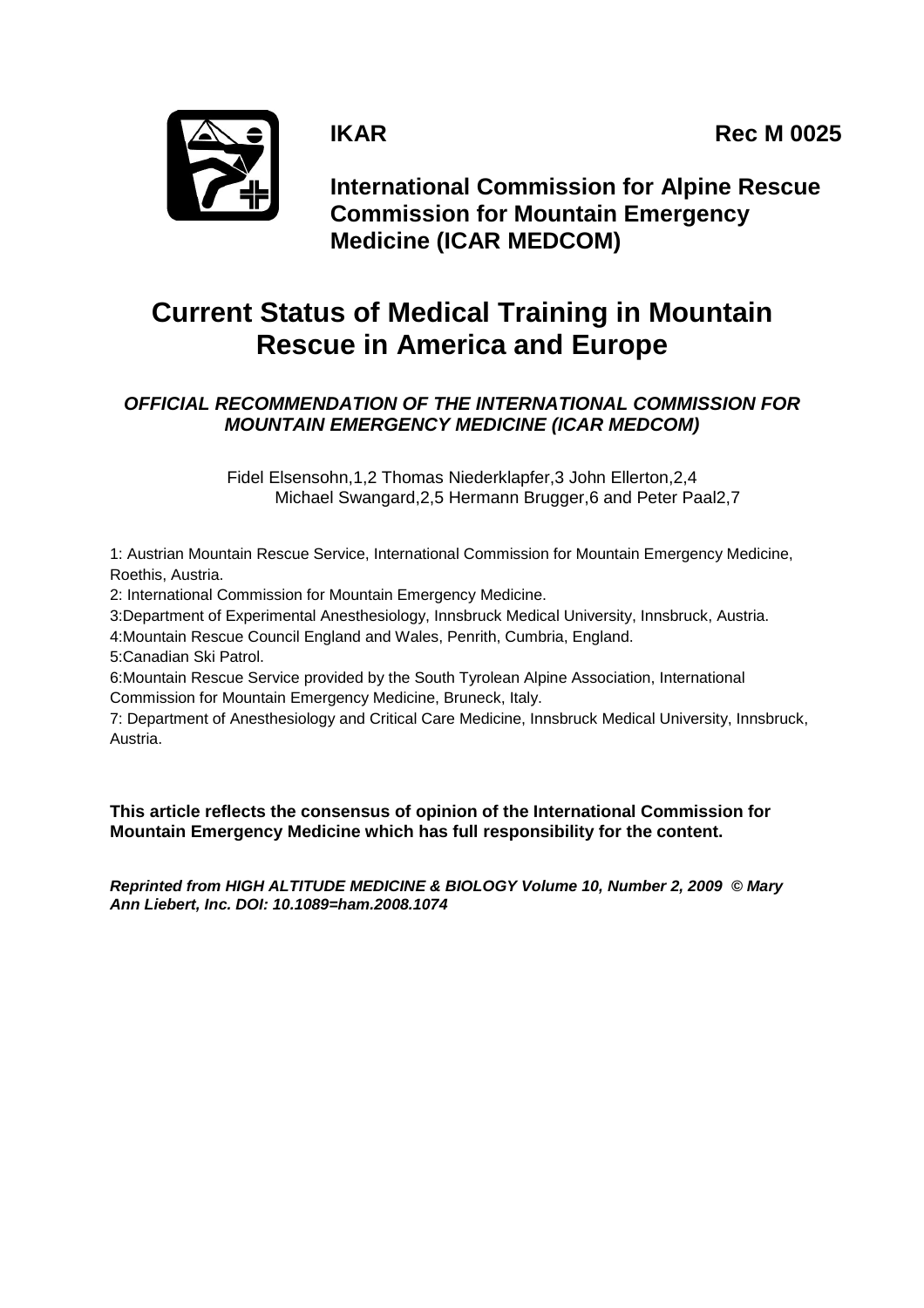# Current Status of Medical Training in Mountain Rescue in America and Europe

Fidel Elsensohn, $1,2$  Thomas Niederklapfer,<sup>3</sup> John Ellerton, $2,4$ Michael Swangard,<sup>2,5</sup> Hermann Brugger,<sup>6</sup> and Peter Paal<sup>2,7</sup>

### Abstract

Elsensohn, Fidel, Thomas Niederklapfer, John Ellerton, Michael Swangard, Hermann Brugger, and Peter Paal. Current status of medical training in mountain rescue in America and Europe. High Alt. Med. Biol. 10:195–200, 2009: —Limited medical training of mountain rescuers may adversely affect the outcome of casualties. Thus, this study evaluated medical training of mountain rescuers in countries associated with the International Commission of Mountain Emergency Medicine. A questionnaire was completed by 33 mountain rescue services from 18 countries in America and Europe. First-aid topics taught most often are (absolute values, percentage): chest compression, hypothermia, cold injuries (32 of 33 organization 97%); avalanche rescue, first-aid kit of rescuer, cervical collar (31, 94%); hemorrhagic shock, automated blood pressure measurement, wound dressing (30, 91%); and heat injuries and  $SAM^{\circledast}$  SPLINT (29, 88%). Cardiopulmonary resuscitation manikins are used in 32 (97%) organizations, and in 17 (52%) organizations manikins have feedback functionality. After training, exams are compulsory in 27 (83%) organizations. Yearly retraining is done in 12 (36%) organizations; 22 (67%) organizations would like to increase medical training. The study shows high variability in the medical training programs among the surveyed organizations and the need to improve medical education. The authors recommend standardization of medical training and examinations on an international level. Additional topics tailored to the typical injury and illness patterns of a particular area should supplement this core training. Training should be performed by highly qualified instructors on a yearly basis.

Key Words: basic life support; cardiopulmonary resuscitation; emergency medicine service; first aid; mountain rescue; training

# Introduction

MEDICAL EMERGENCIES IN MOUNTAINS Or remote areas<br>may present a severe health risk to a patient, even if the illness would be classed as minor in an urban setting. Limited medical training of mountain rescuers, inadequate equipment, long response and evacuation times, bad weather, and dangerous terrain may adversely affect patient outcome. Fortunately, training in first aid (Ali et al., 1997; Ali et al., 2007) and basic life support (Abella et al., 2005) can improve outcome. Some of these strategies are inexpensive, require only a short training time (Wik et al., 2005), and may be incorporated into the medical training of mountain rescue services, despite limited financial funding.

The incidence of medical emergencies (Hearns, 2003) and the status of medical emergency services in the mountains have been reported (Brugger et al., 2005). However, no international survey on medical training in mountain rescue has been published. Thus, the purpose of this study was to evaluate medical training in countries associated with the International Commission for Mountain Emergency Medicine (ICAR MEDCOM) with the aim of enabling rescue services to improve their training curricula.

<sup>&</sup>lt;sup>1</sup> Austrian Mountain Rescue Service, International Commission for Mountain Emergency Medicine, Roethis, Austria.

<sup>&</sup>lt;sup>2</sup>International Commission for Mountain Emergency Medicine.

<sup>&</sup>lt;sup>3</sup>Department of Experimental Anesthesiology, Innsbruck Medical University, Innsbruck, Austria.

<sup>4</sup> Mountain Rescue Council England and Wales, Penrith, Cumbria, England.

<sup>&</sup>lt;sup>5</sup>Canadian Ski Patrol.

<sup>6</sup> Mountain Rescue Service provided by the South Tyrolean Alpine Association, International Commission for Mountain Emergency Medicine, Bruneck, Italy.

<sup>&</sup>lt;sup>7</sup>Department of Anesthesiology and Critical Care Medicine, Innsbruck Medical University, Innsbruck, Austria.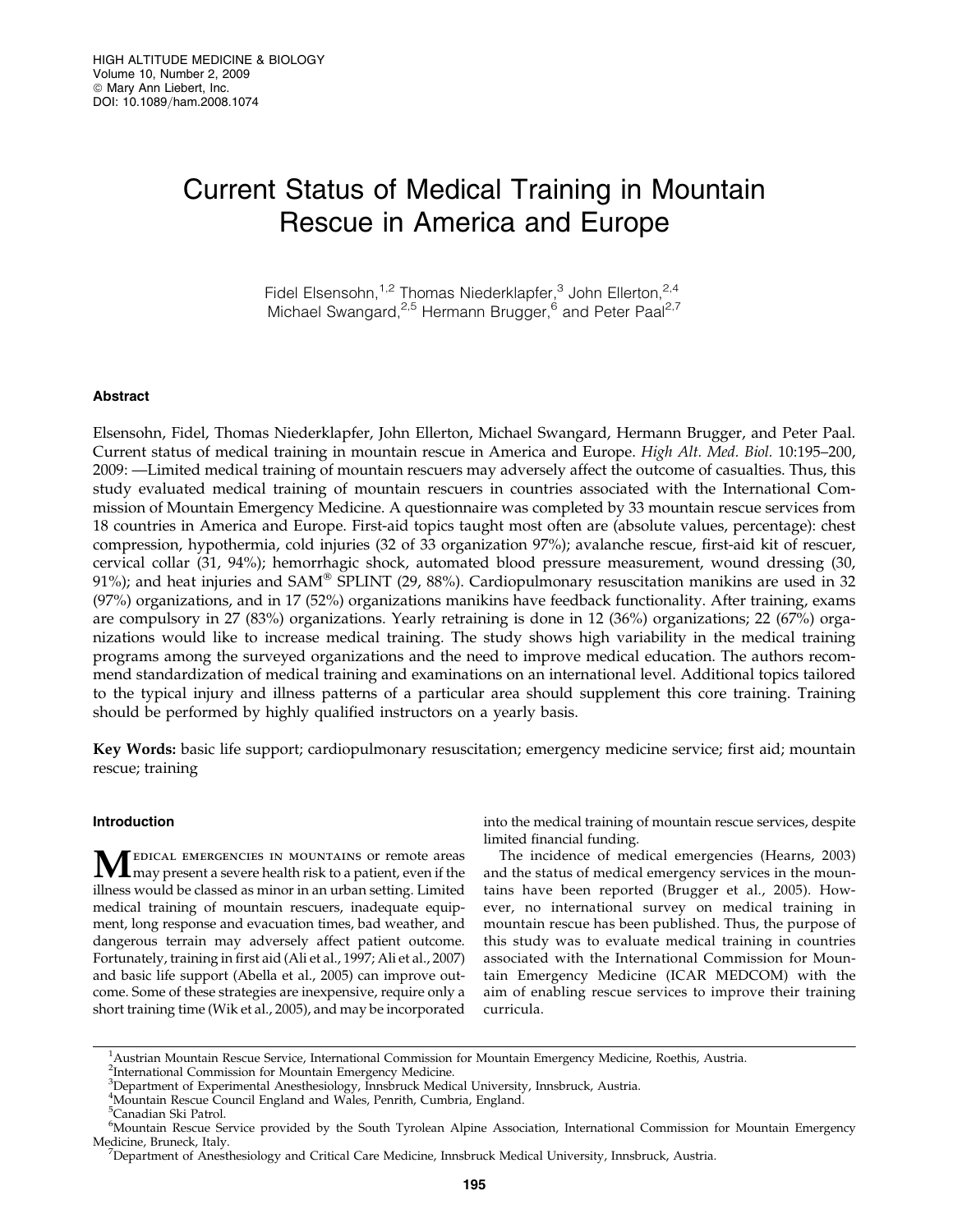| Country                  | Mountain Rescue Service                                                                                                                                               |
|--------------------------|-----------------------------------------------------------------------------------------------------------------------------------------------------------------------|
| Argentina                | Club Andino Bariloche                                                                                                                                                 |
| Austria                  | Osterreichischer Bergrettungsdienst, Christophorus Flugrettung                                                                                                        |
| Bosnia and Herzegovina   | Gorska Sluzba Spasavawja                                                                                                                                              |
| Bulgaria                 | Bulgarian Mountain Rescue Service                                                                                                                                     |
| Canada                   | Parks Canada, Canadian Ski Patrol–Atlantic West Division, Canadian Ski<br>Patrol–Prince George Zone, North Shore Rescue                                               |
| Czech Republic           | Horska Sluzba Ceske Republiky                                                                                                                                         |
| Germany                  | Bergwacht Bayern                                                                                                                                                      |
| Greece                   | Hellenic Rescue Team                                                                                                                                                  |
| Italy                    | Bergrettungsdienst im Alpenverein, Südtirol, Corpo Nazionale Soccorso<br>Alpino e Speleologico- Bergamo, Corpo Nazionale Soccorso<br>Alpino e Speleologico–Alto Adige |
| Liechtenstein            | Bergrettung Liechtenstein                                                                                                                                             |
| Norway                   | Norsk Folkjehelp, Suolvaer Alpine Redningsgruppe, Norske Redningshunder                                                                                               |
| Poland                   | Polish Mountain Rescue                                                                                                                                                |
| Slovenia                 | Gorska Rezevalna Zveza Slovenije                                                                                                                                      |
| Spain                    | Guardia Civil, Servei de Rescat a Pistes                                                                                                                              |
| Sweden                   | Swedish Mountain Rescue, Swedish Police, Swedish Ski Lift Areas Organization                                                                                          |
| Switzerland              | Air Zermatt, Alpine Rettung Schweiz, Kantonale Walliser Rettungsorganisation,<br>Schweizerische Rettungsflugwacht / Garde Aérienne                                    |
| United Kingdom           | Mountain Rescue Council England and Wales, Mountain Rescue Council Scotland                                                                                           |
| United States of America | Mountain Rescue Association (MRA).                                                                                                                                    |

#### Table 1. Participating Countries and Mountain Rescue Services

#### Materials and Methods

A standardized questionnaire was distributed and collected in 2007 among ICAR MEDCOM representatives nominated by the national mountain rescue services. ICAR MEDCOM representatives were asked to distribute the questionnaire to other mountain rescue services in their country. The questionnaire asked for the contents of medical training and sought to identify different stages of training in different organizations. Nominal data are given as counts (percentages). Multiple answers were possible for some questions; thus the cumulative results may be  $>33$  ( $>100\%$ ) for some questions. Also, some results may be below 100% because of incompletely filled out questionnaires. Data were analyzed with Lime Survey (www.limesurvey.org), and figures were arranged with Excel 2008 (Microsoft, Seattle, WA, USA).

### **Results**

Thirty-three mountain rescue services from 18 of the 24 countries associated with ICAR MEDCOM in Europe and North and South America returned the questionnaire. Countries and participating organizations are listed in Table 1. Nine of the 33 (27%) organizations are the sole mountain rescue providers in their countries. Medical training is standardized in 22 (67%) mountain rescue services. Medical training is taught in-house in 24 (73%) organizations and augmented by external instructors in 15 (45%) organizations. External instructors augment basic life support (BLS) in 18 (55%) organizations, trauma in 16 (49%), and internal medicine and psychology in 12 (36%) organizations. Compulsory requirements for medical training exist in 20 (61%) mountain rescue services and are defined by law in 12 (36%) organizations. Mountain rescue services have one stage of medical training in 14 (43%) organizations, two stages in 10 (30%), three stages in 7 (21%), and more than three stages in 1 (3%). However, the number of stages does not necessarily correlate with the duration of training and its contents. For example, basic stage training varies from 16 to over 500 h. Higher medical training stages exist for medical instructors in 13 (39%) organizations, for air rescuers in 12 (36%), for ski patrollers in 4 (12%), for terrestrial rescuers in 2 (6%), and for dog handlers in 1 (3%) organization.

Topics of medical training are shown in Fig 1. The time dedicated to theory and practice is equally shared. Twentytwo (67%) mountain rescue services feel there is a need to increase medical training. In basic stage training, written exams are compulsory in 20 (61%) organizations, oral exams in 11 (33%), and practice exams in 24 (73%), but a minimum percentage is required only in 22 (67%) mountain rescue services. The teaching methods and materials employed are cardiopulmonary resuscitation manikins in 32 (97%) organizations, lectures in 29 (88%), training with a rescuer's first-aid kit in 24 (73%), digital media (e.g., CDs and DVDs) in 23 (70%), and training with a first-aid backpack in 19 (58%); hand outs are given in 25 (76%). Manikins with feedback function are employed in 17 (52%) organizations. Medical retraining is compulsory in 29 (88%) organizations and must meet national regulations in 7 (21%). For basic stage rescuers, yearly retraining is compulsory in 12 (36%) mountain rescue services and, according to abilities, in 3 (9%). Retraining when compared to initial training is reduced in length and content in 13 (39%) organizations. Topics implemented in retraining are shown in Fig. 2. After retraining, exams are compulsory in 18 (55%) organizations.

Instructors for medical training are physicians, nurses, and other medically trained personnel, including emergency medical technicians (EMTs) and paramedics. Physicians are trained in emergency medicine in 21 organizations (64%), family medicine in 12 (36%), anesthesiology in 11 (33%), and critical care medicine or trauma surgery in 8 (24%). Physicians are BLS certified in 19 (58%) organizations, and advanced life support (ALS) is certified in 15 (45%) organizations. Nurses are trained in emergency medicine in 10 (30%) organizations, anesthesiology in 5 (15%), and critical care medicine in 3 (9%). Nurses are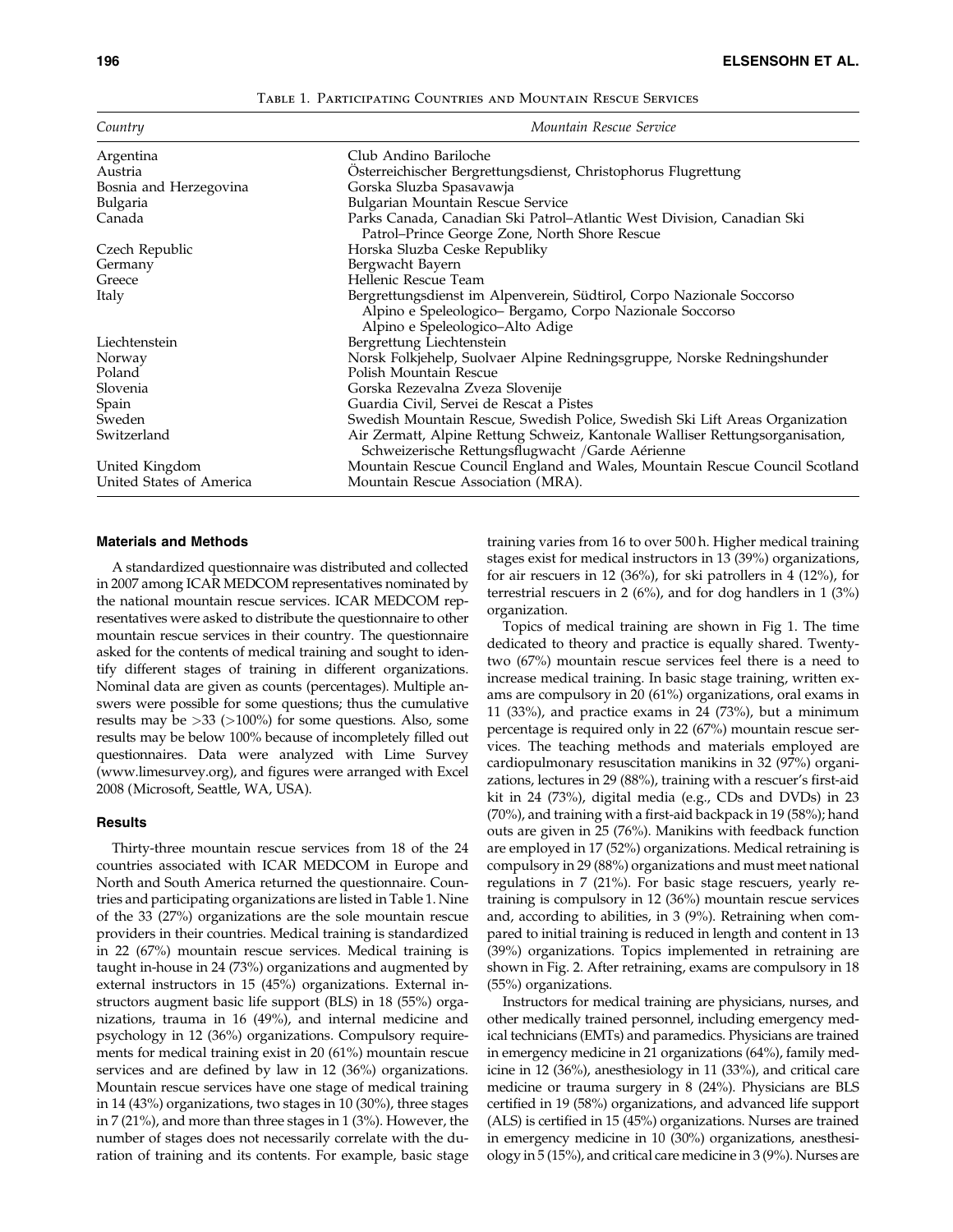

FIG. 1. Results of completed questionnaires on the contents of medical training from 33 mountain rescue organizations in North America and Europe. AED, automated external defibrillator; KED, Kendrick extrication device; C-clamp (manual fixation of ventilation mask on the face).

BLS certified in 9 (27%) organizations and ALS certified in 7 (21%). Other medically trained personnel acting as instructors are BLS certified in 10 (33%) organizations and ALS certified in 6 (18%). This group includes paramedics in North America, who are all BLS and ALS certified. An instructor course is required for medical doctors in 9 (27%) organizations, for nurses in 14 (42%), and for other medically trained personnel in 12 (36%) organizations. Fifty percent of instructors are familiar with ICAR MEDCOM guidelines.

Fourteen (42%) mountain rescue services are funded by the national government and 11 (33%) by local government, members, and other local donations. Insurance payments cofinance 8 (24%) mountain rescue services. In 13 (39%) organizations, mountain rescuers are paid for their rescue time and in 8 (24%) for medical training time. Seventeen (52%) organizations pay instructors for instruction and 8 (24%) for instruction training time. Funding is adequate for 18 (54%) mountain rescue services, but 22 (67%) would like increased funding.

# Discussion

Medical training and retraining are standardized in twothirds of the surveyed mountain rescue services. Potentially life-saving topics, for example, basic life support, automated external defibrillation, traumatology, and hygiene, should be taught in all training curricula. Interactive training material should be employed by all organizations, and retraining should be done on a yearly basis. Most mountain rescue services would like to increase medical training and funding.

Some mountain rescue services delegate part of their medical training to other organizations. This may be beneficial since these organizations may use more efficient equipment and teaching methods than the mountain rescue services. For example, Red Cross in Austria and Canada use highly effective feedback manikins (Wik et al., 2005), which may be too expensive for a mountain rescue service to purchase. Many mountain rescue services offer more than one training stage to their members. A comparison of training stages among rescue organizations is not possible because of widely varying medical training curricula, resulting from the differing duties of members and the medical prerequisites of the surveyed regions. The survey shows a broad coverage of topics in medical training; however, some potentially lifesaving topics are not taught by all organizations. For example, basic life support and an automated external defibrillator may improve survival in a cardiac arrest patient if the time scale is short, as might occur in ski areas and mountain huts (Gottschalk et al., 2002; Elsensohn et al., 2006). Also, knowledge of trauma and the use of a cervical collar and vacuum mattress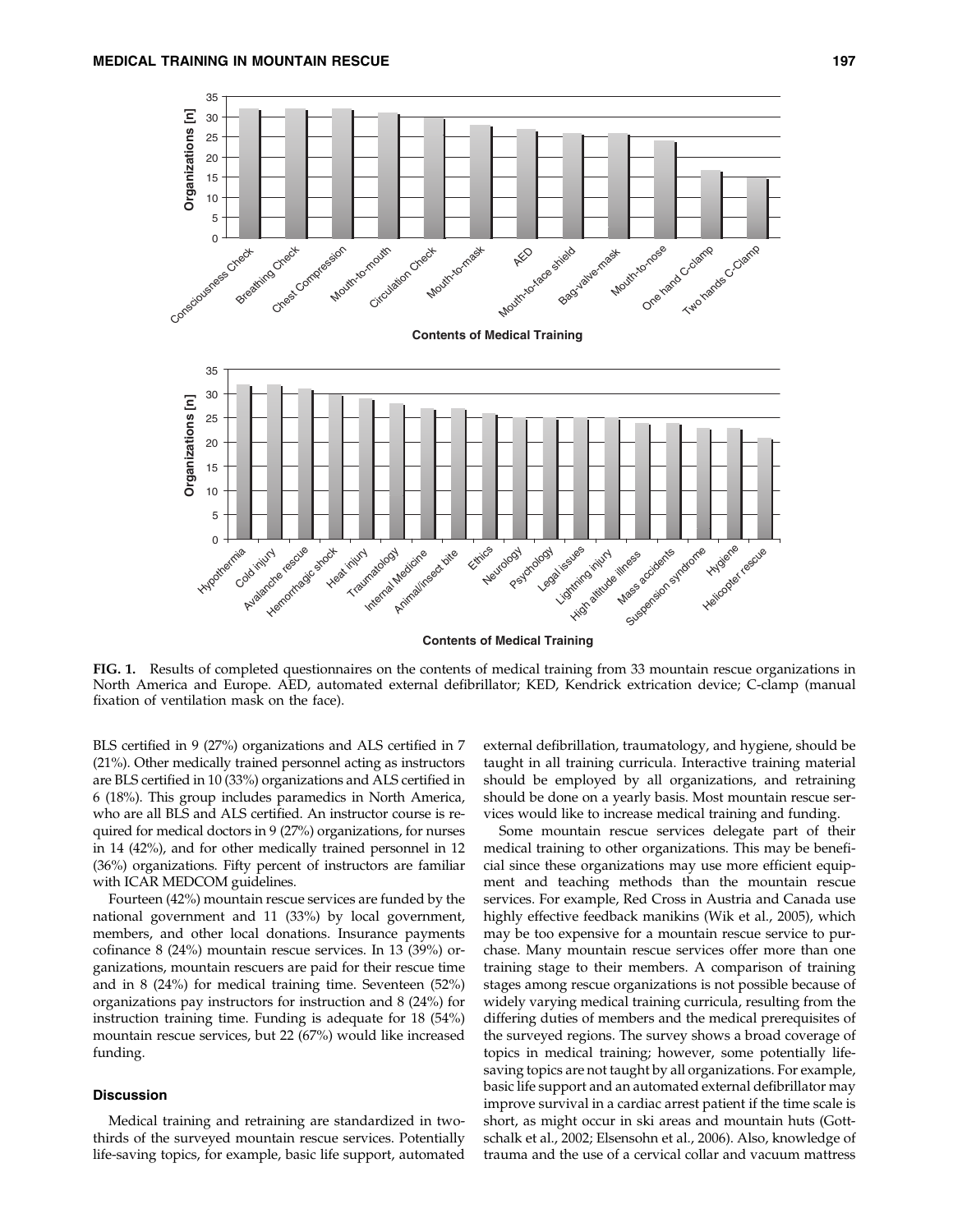

FIG. 2. Results of completed questionnaires on the contents of medical retraining from 33 mountaun rescue organizations in North America and Europe. BLS, basic life support; ECG, electrocardiogram; KED, Kendrick extrication device.

may reduce further injuries to a casualty (Hamilton et al., 1996; Hearns et al., 2006). Moreover, hygiene may reduce morbidity for both patient and rescuer.

Most mountain rescue emergencies result from trauma. Although most casualties suffer minor injury, a small percentage sustains major or lethal injury. Approximately 50% of injuries are of the lower extremity, with a lower percentage for the upper extremity, trunk, head, and spine (Hearns, 2003). Thus, medical training should set a focus on trauma management. In contrast, internal medicine pathologies, for example, hypothermia, frostbite, and exhaustion, are encountered in only *\**15% of casualties and in less than 1% of patients who are unconscious (Hearns, 2003). In these cases, knowledge of life-saving measures can avoid additional damage to or the death of the victim. In addition, the character of the emergency will vary from region to region. For example, a mountain rescue member in warmer regions will rarely be confronted with hypothermia or avalanche, but more often with heat injury or animal and insect bites. Thus, focusing medical training and equipment on the character and inci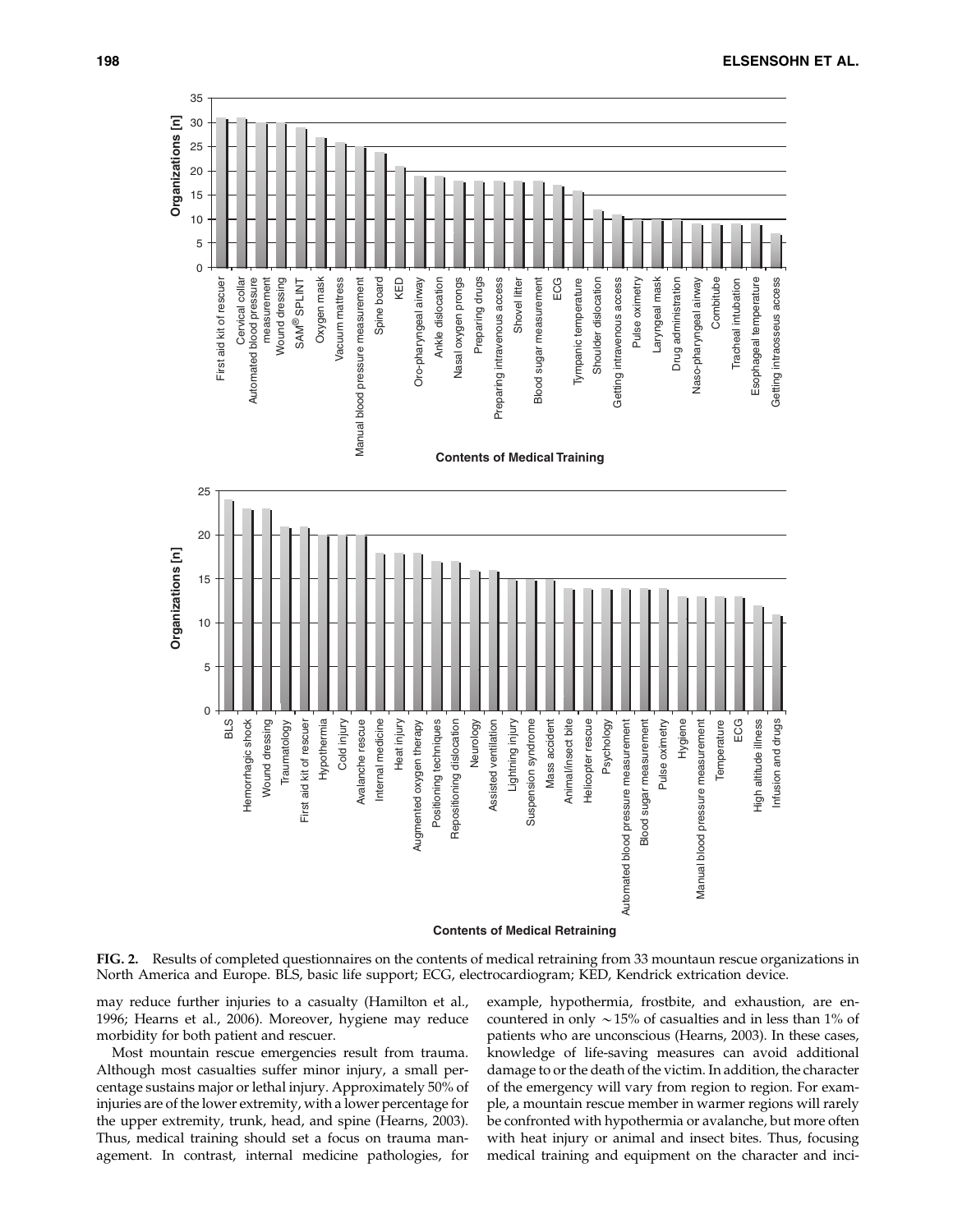dence of medical emergencies in a given region could further improve resource distribution and treatment quality.

Notably, examinations are compulsory only in 82% of organizations. Examinations may be a useful tool to improve skill acquisition and retention, because multiple examinations motivate students to learn (Margolis et al., 2008). Thus, examinations should be a compulsory part of medical training. Lectures and digital media are frequently used as teaching methods, while important materials, for example, the rescuer's first-aid kit and backpack, are less used. Familiarity with the basic first-aid equipment available to the rescuer should be mandatory in medical training. All but one organization uses resuscitation manikins, but manikins with a feedback function are used in only 52%. Teaching with feedback-aided manikins should be promoted, because such training is more effective than with standard nonfeedback-aided manikins (Wik et al., 2005). Although medical retraining is compulsory in 86% of mountain rescue services, it is done on a yearly basis in only 32%. Evidence suggests that BLS skills are lost rapidly over time, and retraining should take place every 6 to 12 months (Eisenburger and Safar, 1999). In retraining, potentially life-saving topics and examinations after training should be compulsory.

Specific training for instructors is required in only half of the organizations, although well- trained instructors can improve the training outcome of candidates (Margolis et al., 2008). For example, only some of the instructors are BLS or ALS certified and familiar with ICAR MEDCOM guidelines. These should be part of the minimum requirements for instructors.

# Limitations

Some limitations must be mentioned. First, questionnaires always carry a responder bias. Second, generalization of data may be limited, because not all organizations associated with ICAR MEDCOM participated in this inquiry. Although we surveyed a varied group of mountain rescue organizations that reflect the diversity of the need for mountain rescue in mountainous areas in America and Europe, bias could have been introduced. In only 27% of countries does a single organization provide medical care in mountains and remote areas, whereas in the majority of countries (72%) multiple organizations perform rescue. For example, ski patrols that provide first aid on ski slopes may also carry out more remote rescues. Such groups have a wide variety of functions, organizational structures, personnel, and training and may have been underrepresented in this survey.

# Conclusion

The study shows high variability in medical training programes among the surveyed organizations. Final examinations to evaluate rescue personnel are not compulsory in all organizations. Two-thirds of the surveyed organizations believe that it is necessary to improve medical education. The authors recommend standardization of medical training and examinations on an international level. Additional topics tailored to the typical injury and illness patterns of a particular area should supplement this core training. Rescuers should be familiar with the equipment they carry. Highly qualified instructors should perform the training on a yearly basis. Funding should be increased to meet ever higher standards of medical training in mountain rescue.

#### Acknowledgments

The manuscript was discussed at the annual ICAR MED-COM autumn meeting in 2007 in Pontresina, Switzerland, and at the spring meeting in 2008 in Lecco, Italy, and officially approved by the following members: Giancelso Agazzi (Italy), Borislav Aleraj (Croatia), Christian Bannwart (Switzerland), Jan Beaufort (Czech Republic), Jeff Boyd (Canada), Hermann Brugger (president) (Italy), Ramon Chiocconi (Argentina), Tore Dahlberg (Norway), Florian Demetz (Italy), John Ellerton (Great Britain), Fidel Elsensohn (vice-president) (Austria), Silvia Ferrandis (Spain), Herbert Forster (Germany), Jürgen Hein (Switzerland), Hans Jacomet (Switzerland), Miroslav Kovač (Slovakia), Xavier Ledoux (France), Peter Mair (Austria), Herbert Mayer (Germany), Mario Milani (Italy), Maria-Antonia Nerin (Spain), Marie Nordgren (Sweden), Peter Paal (Italy), Peter Rheinberger (Principality of Liechtenstein, United States), Erik Sandstrom (Sweden), Marcel Sedlacko (Slovakia), Günther Sumann (Austria), Dario Svajda (Croatia), Michael Swangard (Canada), David Syme (Great Britain), Oleg Tcholakov, Bulgaria), Iztok Tomazin (Slovenia), Urs Wiget (past president) (Switzerland), Ken Zafren (vice-president) (United States), Gregoire Zen Ruffinen (Switzerland), and Igor Zuljan (United States).

### **Disclosures**

This study was not supported financially or materially, and authors Elsensohn, Niederklapfer, Ellerton, Swangard, Brugger, and Paal have no financial ties or conflicts of interest to disclose.

### **References**

- Abella B.S., Alvarado J.P., Myklebust H., Edelson D.P., Barry A., O'Hearn N., Vanden Hoek T.L., and Becker L.B. (2005). Quality of cardiopulmonary resuscitation during in-hospital cardiac arrest. JAMA. 293:305–310.
- Ali J., Adam R.U., Gana T.J., and Williams J.I. (1997). Trauma patient outcome after the Prehospital Trauma Life Support program. J. Trauma. 42:1018–1021; discussion 1021–1022.
- Ali J., Adam R.U., Sammy I., Ali E., and Williams J.I. (2007). The simulated Trauma Patient Teaching Module: does it improve student performance? J. Trauma. 62:1416–1402.
- Brugger H., Elsensohn F., Syme D., Sumann G., and Falk M. (2005). A survey of emergency medical services in mountain areas of Europe and North America: official recommendations of the International Commission for Mountain Emergency Medicine (ICAR Medcom). High Alt. Med. Biol. 6:226–237.
- Eisenburger P., and Safar P. (1999). Life supporting first aid training of the public: review and recommendations. Resuscitation. 41:3–18.
- Elsensohn F., Agazzi G., Syme D., Swangard M., Facchetti G., and Brugger H. (2006). The use of automated external defibrillators and public access defibrillators in the mountains: official guidelines of the International Commission for Mountain Emergency Medicine ICAR-MEDCOM. Wilderness Environ. Med. 17:64–66.
- Gottschalk A., Burmeister M.A., Freitag M., Cavus E., and Standl T. (2002). Influence of early defibrillation on the survival rate and quality of life after CPR in prehospital emergency medical service in a German metropolitan area. Resuscitation. 53:15–20.
- Hamilton R.S., and Pons P.T. (1996). The efficacy and comfort of full-body vacuum splints for cervical-spine immobilization. J. Emerg. Med. 14:553–559.